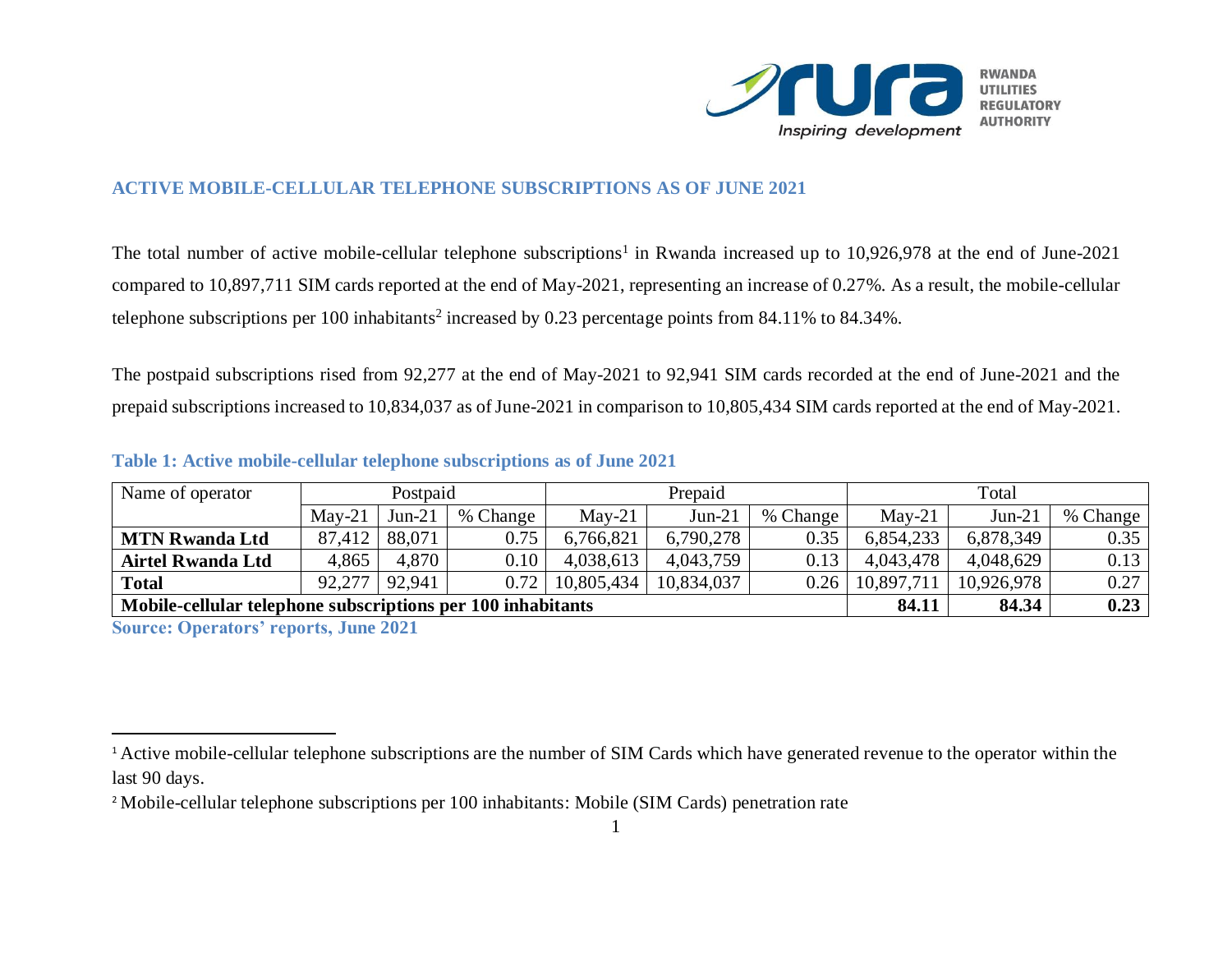

The Mobile Penetration Rate that refers to the number of active SIM cards per total projected population recorded at the end of June-2021 was 84.34 percent.



**Figure 1: Mobile-cellular telephone subscriptions per 100 inhabitants as of June 2021**

**Source: Operators' reports, June 2021**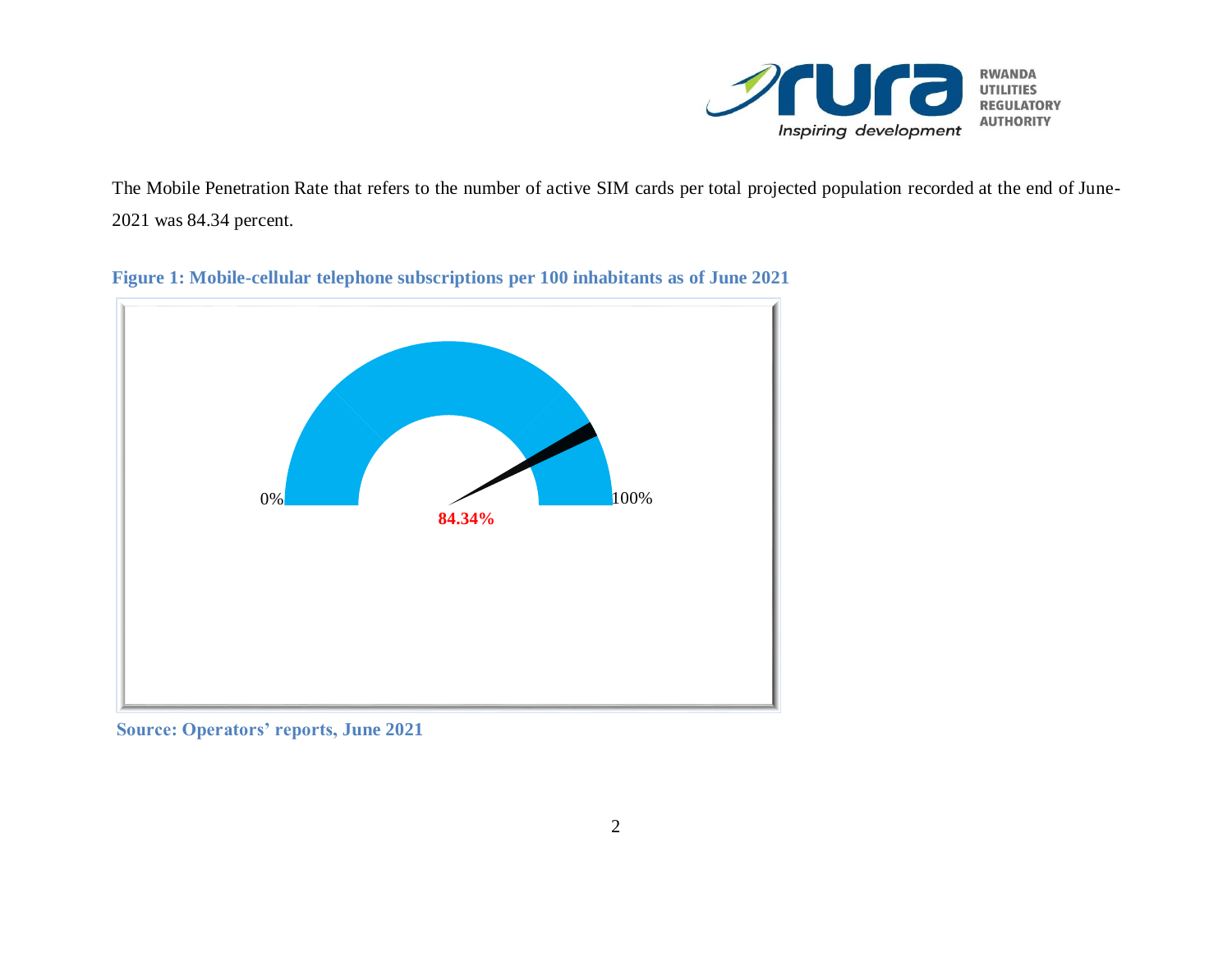

The mobile-cellular telephone subscriptions market shares for MTN Rwanda Ltd and Airtel Rwanda Ltd remained constant in June 2021 at 62.9 percent and 37.1 percent respectively as illustrated in Figure 2.

**Figure 2: Market share trends for mobile-cellular telephone subscriptions per operator**



**Source: Operators' reports, June 2021**